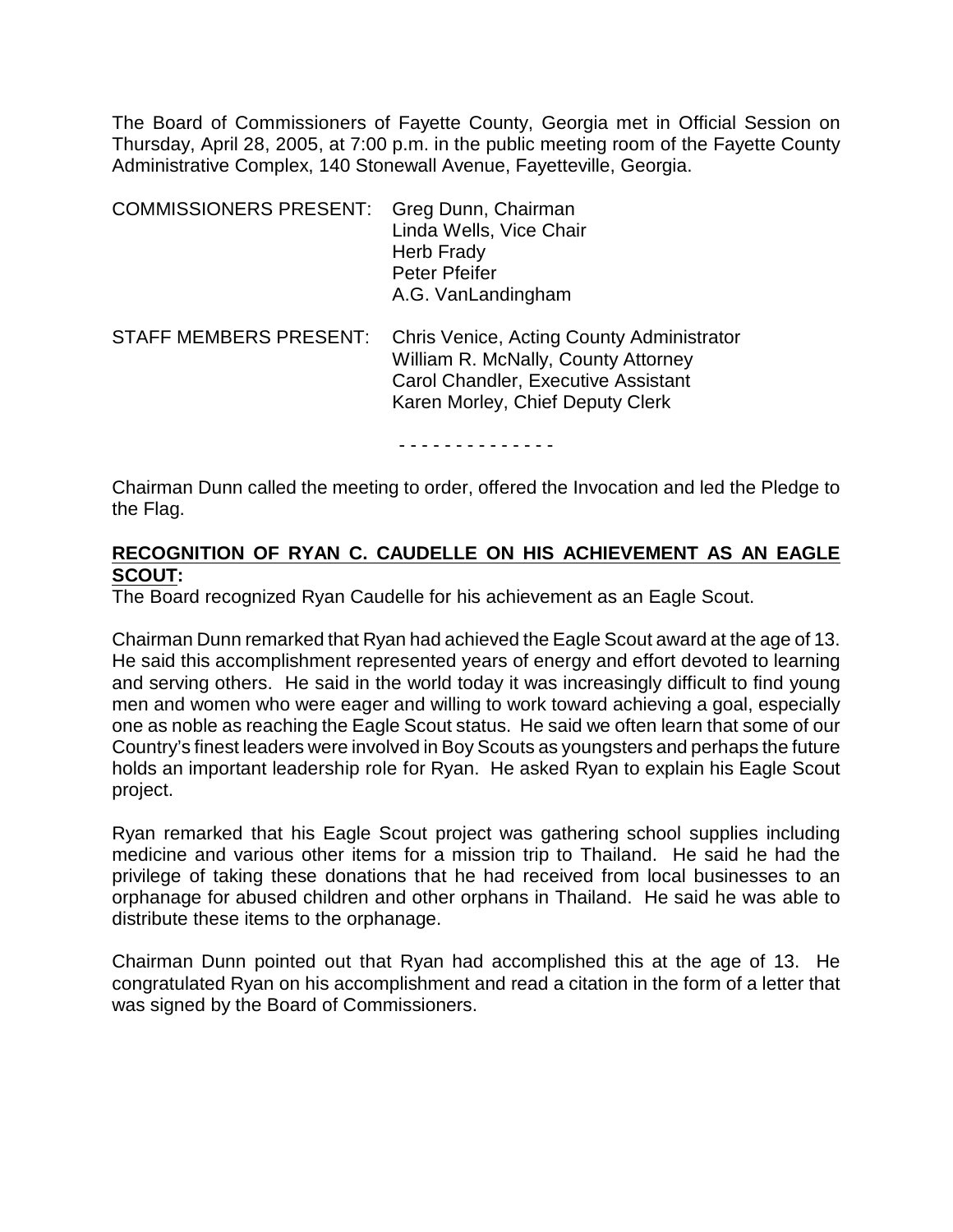#### **REZONING PETITIONS:**

Commissioner Wells remarked at this point in the agenda the Board would consider requests for the rezoning of property in our county. She said the policy required at least two public hearings — the first before the Planning Commission and the second before the County Commissioners. She said at this hearing the Board would listen to the concerns of everyone, whether in favor or opposition to the rezoning petition. She pointed out when a rezoning petition was called, the petitioner or representative for the petitioner would be allowed 15 minutes in which to present the details of the request, followed by anyone who wanted to voice support for the request. She stated that the Chairman would then allow all those individuals who were opposed to the rezoning to stand for a moment to display their opposition. She said the Chairman would then ask those individuals who wished to come to the podium to speak to remain standing so the Board and staff could get an idea of how to allocate its time. She said the Board would allow up to 3 minutes for each speaker. She said when the persons speaking in opposition had finished, the petitioner would be given an opportunity to rebut any of the points raised. She remarked in fairness to all parties, the petitioner would be entitled to equal time to address the Commissioners as all those in opposition.

Commissioner Wells further remarked that these hearings were a part of the permanent record and speaking at the podium with the microphone helped staff with their task of recording comments and ensured everyone being heard. She remarked when it was an individual's turn to speak that they come to the podium, state their name and address and direct their comments to the Board only. She asked that after individuals speak that they sign the sheet that would be provided by the Marshal in order for names to be spelled correctly for the record.

Commissioner Wells stated that the Board wanted to hear from everyone who had something to say and they would pay close attention to each point raised. She said it would not be necessary for the same point to be raised over and over. She thanked everyone for their participation and announced that the Zoning Administrator would begin introducing each request in the order they appeared on tonight's agenda.

## **PETITION NO. RP-033-05:**

Zoning Administrator Aaron Wheeler read Petition No. RP-033-05 for a Revised Final Plat, Tunis Trace Subdivision, Vincent Crow, Owner, and Carl Christensen, Agent. He said the request was to subdivide Lot 17 which consists of 7.84 acres into three (3) single-family dwelling lots. He said this property is located in Land Lot 54 of the 5th District, fronts on Marron Road and Inman Road, and is zoned R-20. He said the Planning Commission recommended approval subject to the recommended condition 5-0 and Staff recommended approval subject to one (1) recommended condition.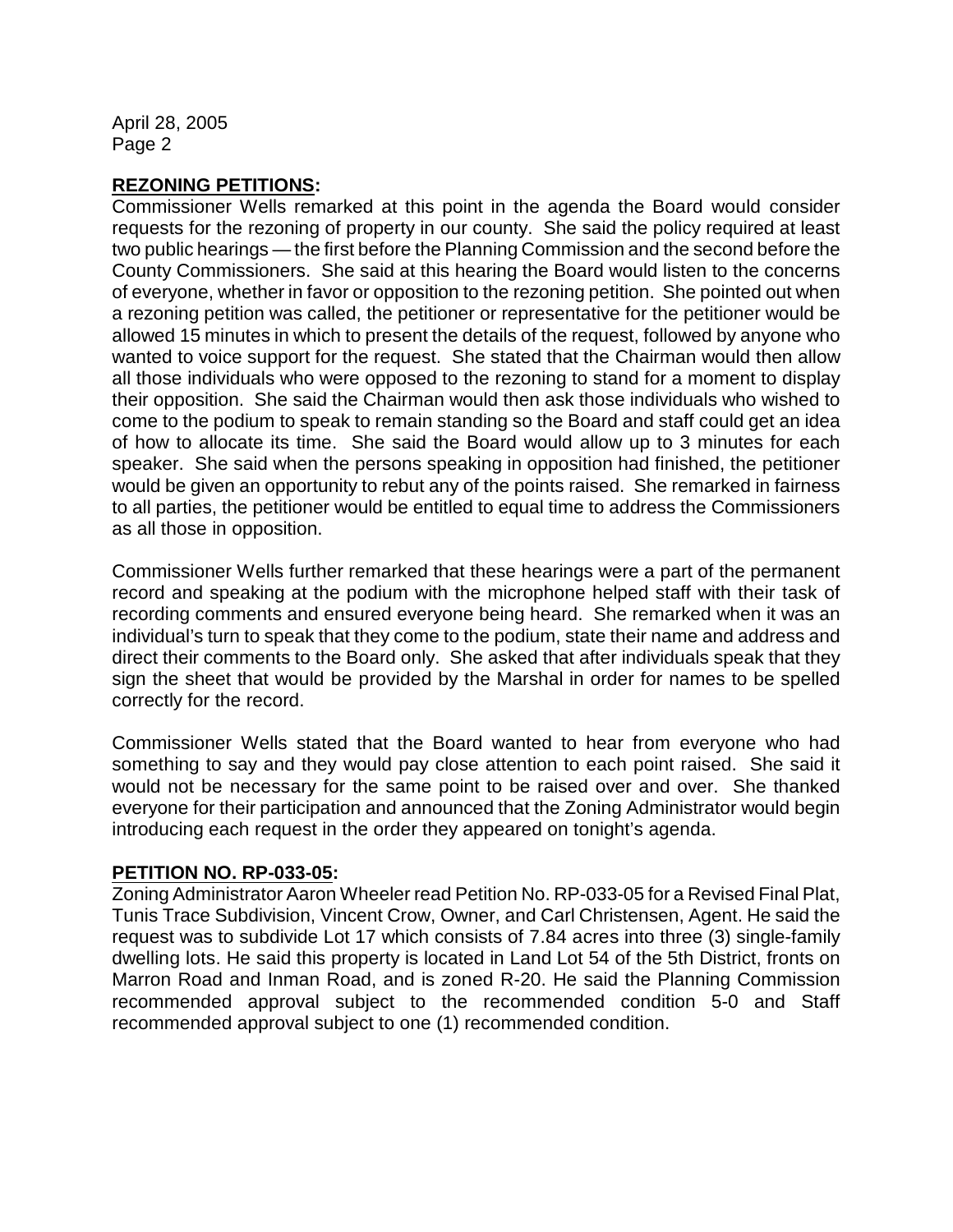Carl Christensen remarked that he was the Agent for the owner of the property. He said he would like to subdivide the property into three single-family dwelling lots of 2.1 acres, 2.1 acres and 3.64 acres. He said he had recently started building houses and it was hard for a small builder to buy lots in Fayette County. He said he had found this opportunity and was just trying to make it work.

Chairman Dunn asked if anyone was present who would like to speak in support of this petition. Hearing none, he asked if anyone wished to speak in opposition to the request. He acknowledged that 37 people indicated that they were opposed to this application. He asked how many of these individuals would like to speak at the podium and he counted three people.

Jeff Brooks, 218 Marron Road in the Tunis Trace Subdivision said he had lived there for the last thirteen and a half years. He presented the Board with a sample of the 38 homes that were in Tunis Trace Subdivision. He commented that most of the homes were not visible from the street and the lots ranged in size from 3 acres to 13.8 acres. He remarked that on May  $4<sup>th</sup>$ , 2000 the Board of Commissioners approved a four acre lot to be subdivided. He said the residents appeared before the Board to object. He stated the applicant had explained that he was building a home for him and his daughter. He said the residents had changed their minds and decided not to pursue it. He said that was not exactly what happened. He said there were two homes built on the lot and one was up for resale. He said the home was currently up for sale. He said they did not want that to happen again in this subdivision. He said their attorney Buck Murphy remarked that Tunis Trace was a nightmare for Fayette County due to the subdividing of the lots. He said he had purchased eight acres and divided it with his parents never once thinking of it as being a problem. He said in splitting that lot it would be 3.92 acres each. He said the adjoining lots were 3.16 and 3.17. He remarked that the lot across the street was 13.8 acres. He said they felt that splitting this lot in half would be more appropriate and would maintain the integrity of the neighborhood. He said to his knowledge Mr. Christensen had no previous track record of building and to his understanding he was a roofing contractor. He said their homes were their biggest investment and they wanted the property values to be protected. He said they had built in Tunis Trace to avoid homes being stacked on top of each other as in the neighboring Clayton County. He said the setbacks for Tunis Trace were 100 feet from a paved road and 50 feet from the sidelines and not 60 feet from the road and 15 feet from the sidelines. He asked for the Board members to put themselves in the homeowners' shoes and deny this proposal.

Glen Dearing, 155 Marron Road, Tunis Trace Subdivision. He said he had just recently moved to this subdivision in May, 2004 because of the large lots and large homes. He said to his knowledge the homes were a minimum of 2,000 square feet. He said the idea of dividing a lot into three smaller lots would not be something that he would like to see.

Herb Hudson, Marron Road in Tunis Trace Subdivision. He said he and his wife had lived on Marron Road for the last twenty-five years. He said their home was one of the first to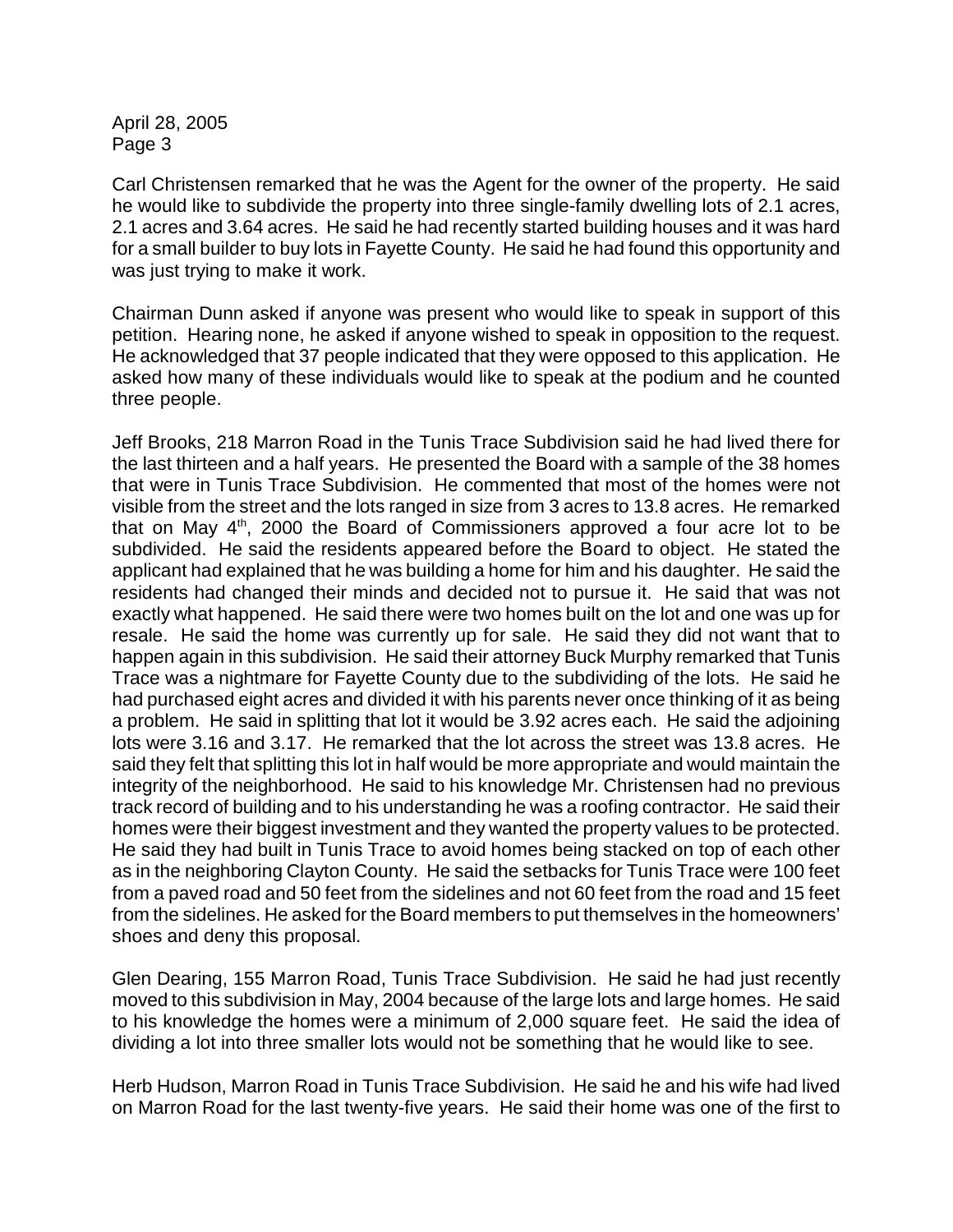be built on the street. He said they had moved there with the understanding that everyone would have three or four acre lots and it would stay that way from now on. He said he objected to dividing up this lot into three or four spaces. He said the house on the other end of the street that was previously divided up had no backyard. He said the first thing that they had done was bring cars in to work on and all of their equipment was exposed to everyone. He said he just wanted to voice his opposition.

Chairman Dunn asked Mr. Christensen if he would like to address any of the comments made by these three individuals.

Mr. Christensen replied that he did have a roofing business and that had been his main living. He said he was getting older and did not want to be on a roof so he had started a building business two years ago. He said he had built three homes so far – one in Senoia, two in Fayette County. He said one of the homes in Fayette County was \$432,000 and the other was in the amount of \$395,000. He said he was currently building two houses with one being in the \$750,000 range on Rivers Road and one on Lees Lake Road for \$469,000. He said to the best of his knowledge he was not asking for any smaller lots than were already in that subdivision. He said there was already two lots that were two acres and he would keep his lots over two acres.

Chairman Dunn asked Mr. Christensen what the size of the homes would be.

Mr. Christensen replied that he tentatively had a pre-sale that would be \$322,000 and was 2,200 square foot house with sides brick with a basement. He said the bank would not allow him to build anything smaller than 1,800 square feet on a \$75,000 two acre lot.

Chairman Dunn asked for the Board's pleasure in this matter.

Commissioner Wells said she would like to make a motion for the purpose of discussion.

On motion made by Commissioner Wells, seconded by Commissioner Pfeifer to approve Petition No. RP-033-05 with one recommended condition (1) There shall be no immediate access for lot 17A to Inman Road. All drive cuts to be on Marron Road with no access to Inman Road. (This condition is to ensure the provision that all lots access the street with the lowest classification ensuring compliance with the Development Regulations requirement 8-52b), discussion followed.

Commissioner Wells said this was a very problematic situation for her. She said Mr. Christensen had previously appeared before the Board requesting four homes. She said at that time the Board indicated to him that it would be comfortable with three homes. She said she always has a problem with a platted subdivision that was completed and then the rules change. She said people come in and they buy with a certain expectation and then when the rules change, she did not feel this was fair to the existing homeowners. She said there were 37 people who live in that area who were going to be adversely impacted. She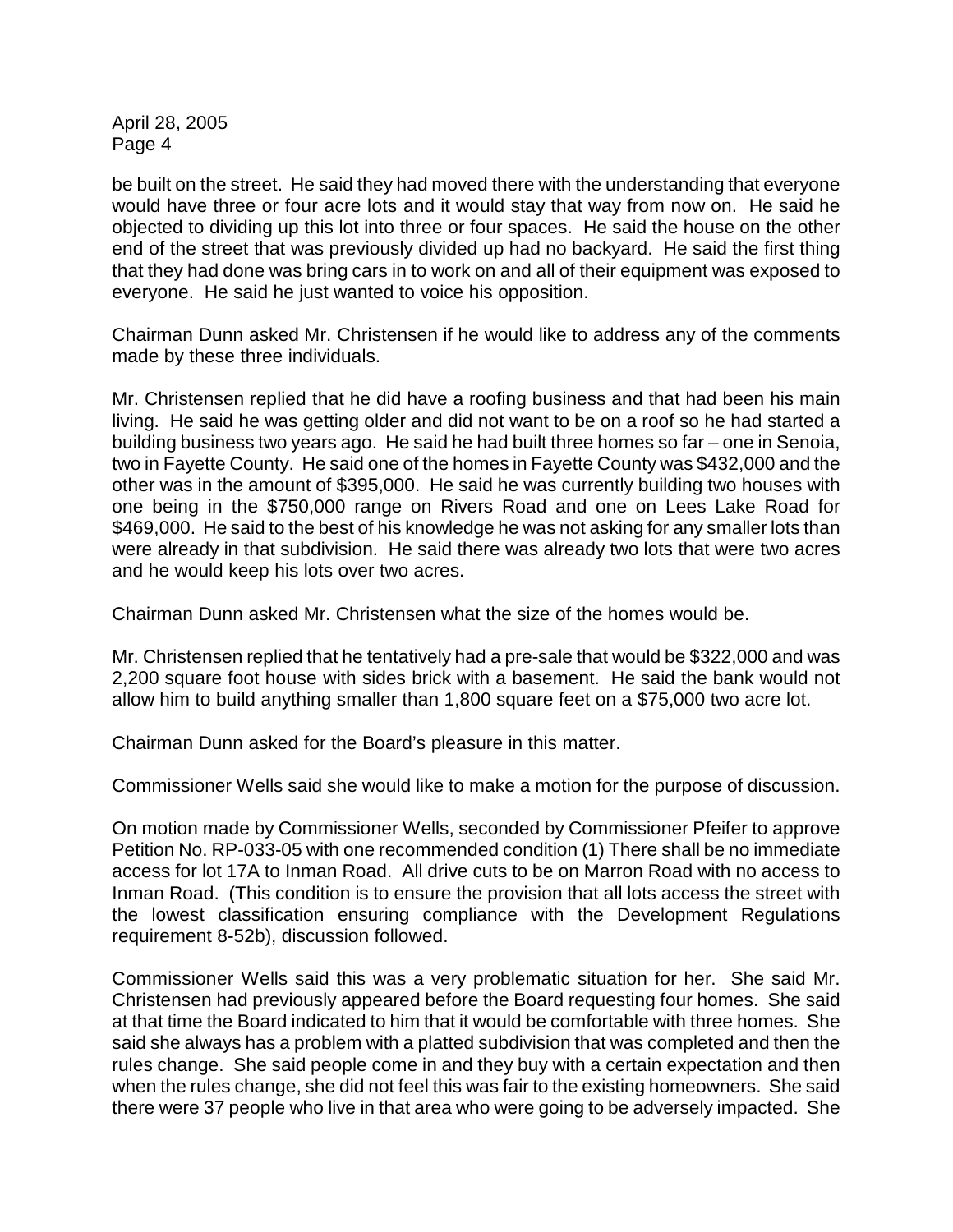felt this was a significant number of people who had certain expectations when they purchased their lot. She said she even had a struggle with this for three lots.

Commissioner VanLandingham said there had been some comments about the size of the house. He commented that all of the surrounding property was zoned R-20 which allowed a 1,200 square foot house to be built on every lot in that subdivision. He said there was one down from this that was R-40. He said he did not know what size houses Mr. Christensen was contemplating putting in but the Board could not do anything about it because it was zoned R-20. He asked if lot 17C was the larger lot and Mr. Christensen replied yes.

Commissioner Pfeifer remarked that this was not the first time the Board had heard this request. He said he was reluctant then and he was also reluctant now. He said he would reluctantly support three lots.

Chairman Dunn clarified that Mr. Christensen had said that the Board previously said it would go along with three lots. He said some members went along with it but he did not. He said he did vote against the request that Mr. Christensen had presented the last time. He said that request was for four homes and this current request was for three homes. He said this Board had a problem with the Tunis Trace Subdivision. He said the Board's predecessors subdivided this subdivision several times. He said this was not normally done but this subdivision was subdivided. He said when a Board sets a precedent like that it was very difficult for Boards who follow to hold the standard to what it should be. He said therein lies the problem. He said when the Board was doing this the last time with four houses, only one or two people that objected to this were even at the meeting. He said one of the people said three houses would be alright. He said he was not in favor of subdividing any platted subdivisions. He said the motion was to approve this change to allow three lots on this property. He said there was a motion and a second and he would call for the vote.

The motion carried 3-2 with Commissioner Wells and Chairman Dunn voting in opposition. A copy of the Investigation, Staff's Analysis and recommended condition, identified as "Attachment No. 1", follows these minutes and are made an official part hereof.

Chairman Dunn remarked that this Board had done something here that it did not normally do and unfortunately this problem had occurred in this subdivision a couple of times. He asked Mr. Christensen to be very cognizant of the subdivision and take a look at the homes already in this subdivision. He said he had visited the subdivision a few days ago looking at the properties and he remarked that no small house of 1,200 square feet would look right there. He said he hoped Mr. Christensen would build properties that were in line with existing community.

Commissioner Frady commented that this Board had on several occasions turned down splitting lots in an R-70 zoning where someone wanted to make one acre lots out of two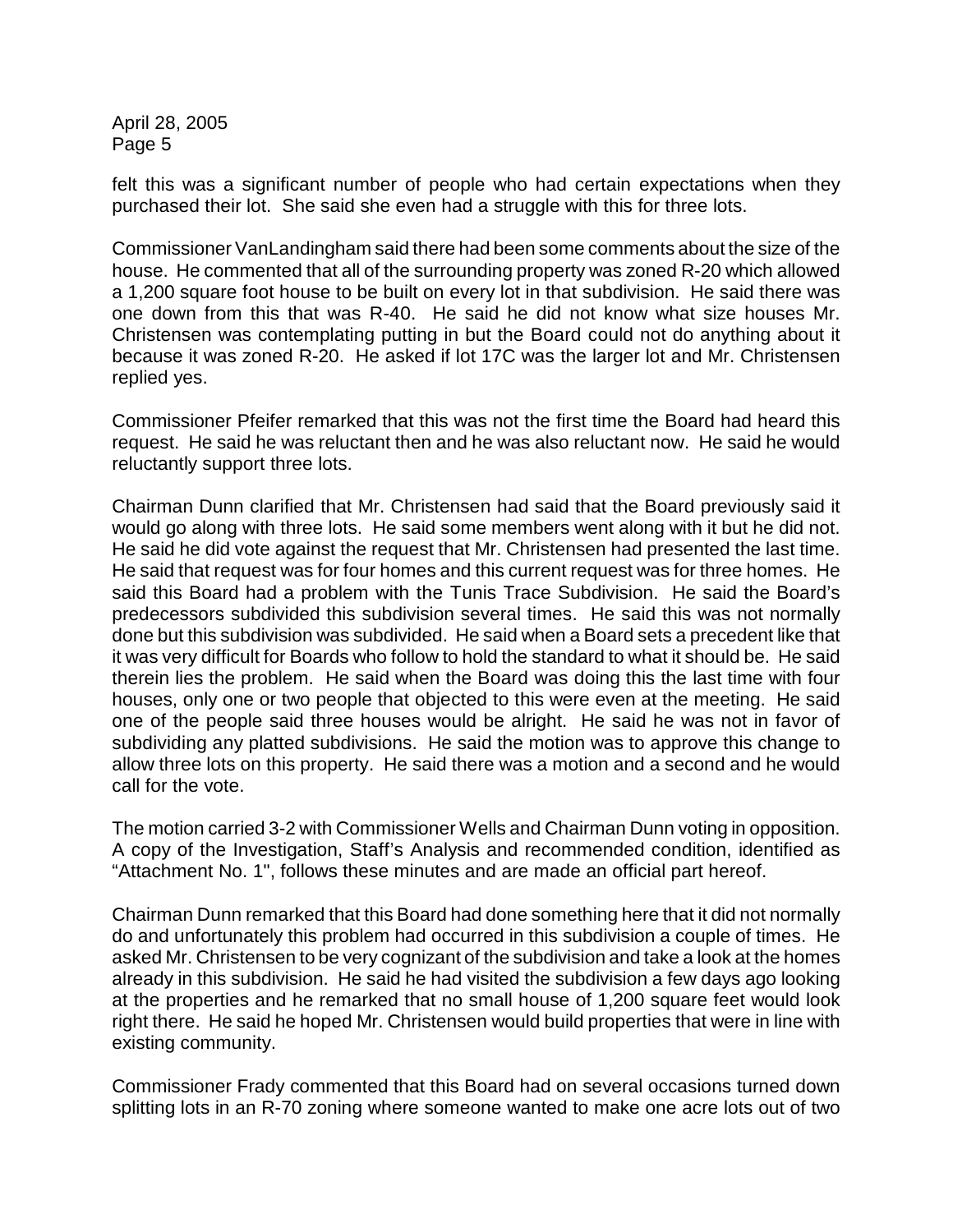acre lots. He said it was difficult for him to vote against this request because it was a legal vote and what Mr. Christensen wanted to do was legal. He commented that this was an R-20 zoning. He said Mr. Christensen was putting lots in there that were twice as big as that and in one case three times. He felt the Board would be in serious trouble if someone decided to take a legal position on this because it was an R-20 zoning and they were one acre lots.

Commissioner VanLandingham said his position was similar to Commissioner Frady's position. He said he could not find a legal way to reject this simply because everything around it was zoned R-20 and that was what Mr. Christensen was asking for. He said actually Mr. Christensen was exceeding the requirements for R-20 zoning in his lot size. He said he did not like to subdivide subdivisions either but when it was legal and he could not find a legal way to reject them, then he saw no other way than to vote for it. He said he would also encourage Mr. Christensen to look at the surrounding houses and not destroy the neighborhood. He said that area was a great place to live and he would like to see Mr. Christensen maintain that atmosphere in that subdivision.

Chairman Dunn clarified that the vote that he and Commissioner Wells had made was certainly not an illegal vote. He said the property was zoned R-20. He said the subdivision had been built with a certain amount of lots in the subdivision and that was what they were voting to defend. He said they felt that once there was a platted subdivision, the people who bought in there had a right to believe that was the way it was going to be from now on. He said unfortunately the Board's predecessors had changed that subdivision around a few times and that made this a very difficult situation for this Board. He said he did not know if he was being fair to Mr. Christensen or not but was just trying to be fair to the people who live there and bought a house and expected it to be that way forever. He said if Mr. Christensen was trying to rezone the property then that would be a different story.

## **PETITION NO. 1140-05:**

Zoning Administrator Aaron Wheeler read Petition No. 1140-05, Susan and Ronald May, Owners/Agents, request to rezone 0.973 acres from R-40 to O-I to develop Office Uses. He said this property is located in Land Lot 199 of the 13th District and fronts on S.R. 138, Old Highway 138, and Highland Drive. He said the Planning Commission recommended approval subject to the recommended condition 5-0 and Staff recommended approval subject to one (1) recommended condition.

Ron May remarked that he and his wife had a clinical psychology practice and they wanted to move the practice from the Atlanta area off Cascade Road to the property on Highland Road off S.R. 138. He said the property did meet the zoning for the land usage. He asked for the Board's consideration in approving his request.

Chairman Dunn asked if anyone wished to speak in favor of this request. Hearing none, he asked if anyone wished to speak in opposition. Hearing none, he asked the Board for its pleasure in this matter.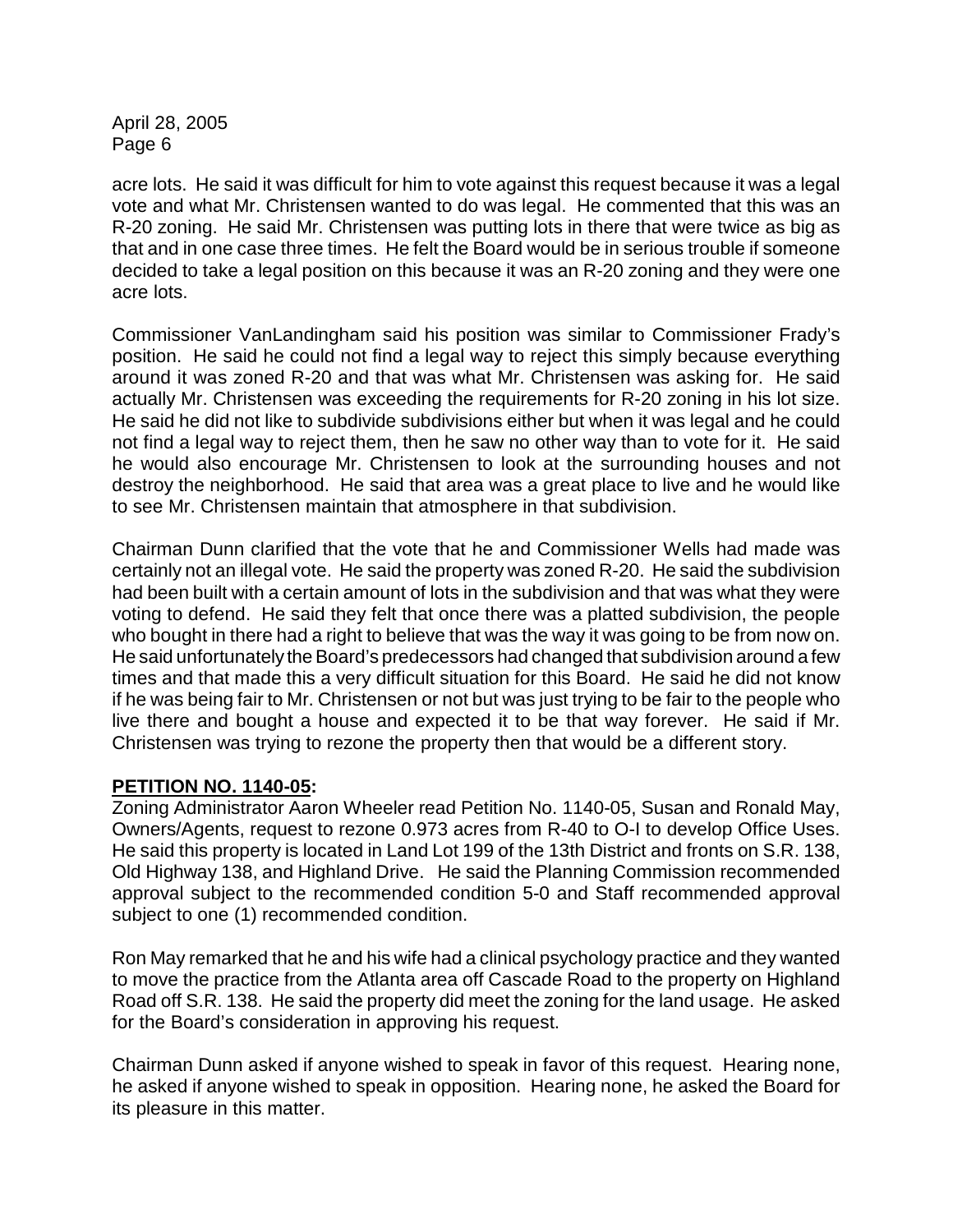On motion made by Commissioner Wells, seconded by Commissioner Pfeifer to approve Petition No. 1140-05 with one recommended condition. The motion carried 5-0. A copy of the recommended condition, staff's analysis and investigation, identified as "Attachment No. 2", follows these minutes and is made an official part hereof. A copy of the Ordinance and Resolution approving Petition No. 1140-05, identified as "Attachment No. 3", follows these minutes and is made an official part hereof.

### **PETITION NO. 1141-05:**

Zoning Director Aaron Wheeler read Petition No. 1141-05, Robert and Donna Price, Owners, and Carl Lange and Melissa Harris, Agents, request to rezone 5.6381 acres from A-R to O-I to develop Office Uses. He said this property is located in Land Lot 18 of the 6th District and fronts on S.R. 74 South. He said the Planning Commission recommended approval subject to the recommended condition 5-0 and Staff recommended approval subject to one (1) recommended condition.

Carl Lange remarked that he was an Agent representing Robert and Donna Price and the purchaser/developer Starr's Mill Professional Center. He said they were requesting that the property be rezoned from A-R to O-I which was in keeping with the Land Use Plan. He said the proposed use of this property was for a medical office building.

Chairman Dunn asked if anyone wished to speak in favor of this application. He counted five people wanting to speak in favor of the request. He noted that one wanted to speak.

Anthony Lawson, 170 Whitegate Drive and was the current owner of the historic Peeples house where he had his medical practice. He said he was a proponent of the property rights and just wanted to make sure that this rezoning was done properly. He said his current property was under the Highway 54 overlay and he was not sure if that was a condition of this zoning. He said he did not know if this property was adjacent to Peachtree City and any implications that might be imposed.

Commissioner Frady asked if this was the first piece of property just past the Animal Shelter.

Chairman Dunn pointed out that there was a 50 foot piece of county property between that property and the City of Peachtree City.

Chairman Dunn asked if anyone wished to speak in opposition to the request. Hearing none, he asked for the Board's pleasure in this matter.

On motion made by Commissioner Frady, seconded by Commissioner Pfeifer to approve Petition No. 1141-05 with one recommended condition. The motion carried 5-0. A copy of the recommended condition, staff's analysis and investigation, identified as "Attachment No. 4", follows these minutes and are made an official part hereof. A copy of the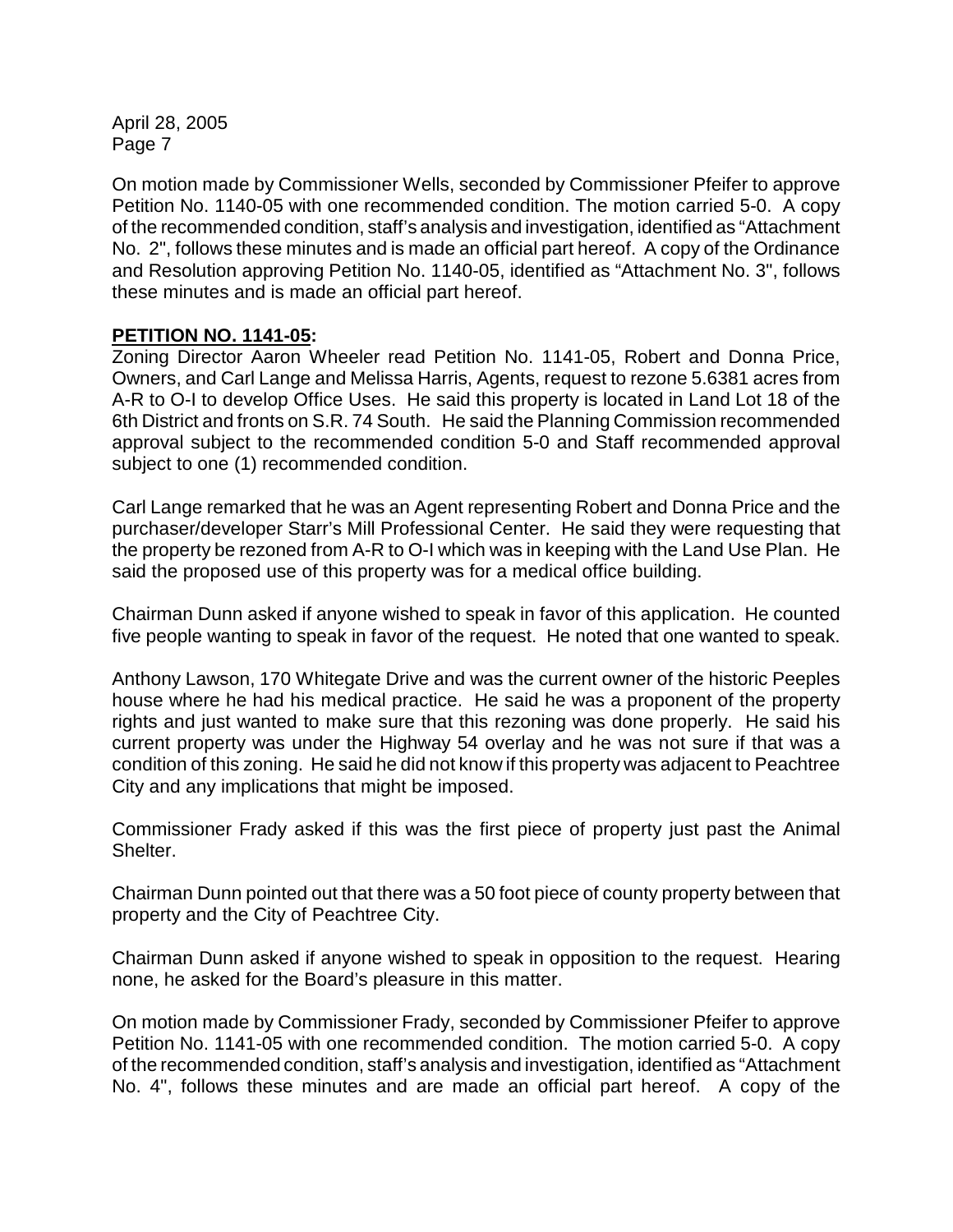Ordinance and Resolution approving Petition No. 1141-05, identified as "Attachment No. 5", follows these minutes and are made an official part hereof.

## **ORDINANCE NO. 2005-09 - AMENDMENTS TO THE FAYETTE COUNTY ZONING ORDINANCE REGARDING ARTICLE VII. CONDITIONAL USES, EXCEPTIONS, AND MODIFICATIONS, 7-1., B. CONDITIONAL USES ALLOWED, 3. AUTOMOBILE, TRUCK, FARM EQUIPMENT, OR MOTORCYCLE SALES AND REPAIRS:**

Zoning Director Aaron Wheeler remarked that this item was consideration of proposed amendments to the Fayette County Zoning Ordinance regarding Article VII. Conditional Uses, Exceptions, and Modifications, 7-1.,B. Conditional Uses Allowed, 3. Automobile, Truck, Farm Equipment, or Motorcycle Sales and Repairs as presented by the Zoning Department. He said the Planning Commission recommended approval 5-0.

Mr. Wheeler said the Board of Commissioners had actually passed an amendment in June, 2005 concerning this particular issue as far as automobile repairs in C-H and automobile repairs in M-1. He said after that discussion it was brought to staff's attention that there was still somewhat of a discrepancy where automobile sales and repair could be done. He said staff was attempting to correct that at this time by breaking out the use of sales and repair as sales and/or repair to allow somebody to repair automobiles as a heavy repair conditional use without having to sell automobiles at that location.

Chairman Dunn said he recalled Commissioner Frady had pointed out this discrepancy at that time and it was finally coming back to the Board to make it right.

Chairman Dunn asked if anyone wished to speak in favor of this change to the ordinance. Hearing none, he asked if anyone wished to speak in opposition and there were none. He asked the Board members for their pleasure in this matter.

On motion made by Commissioner Frady, seconded by Commissioner VanLandingham to approve the Amendments to the Fayette County Zoning Ordinance regarding Article VII. Conditional uses, Exceptions, and Modifications 7-1,B. Conditional Uses Allowed, 3. Automobile, Truck, Farm Equipment, or Motorcycle Sales and Repairs. The motion carried 5-0. A copy of Ordinance No. 2005-09, identified as "Attachment No. 6", follows these minutes and is made an official part hereof.

# **PRESENTATION BY DART, A NEW BEGINNING, INC.:**

Jim Friday remarked that he was present on behalf of a group of people wanting to discuss the DART facility. He said DART stood for Drug and Alcohol Rehab Treatment, a New Beginning, Inc. He said this would be a treatment center for teenagers. He remarked that this was getting to be a bigger problem every year throughout the Country and the national average was something like 11% were on drugs and alcohol was 17%. He said Cynthia Grant of the Health Department had gotten these figures for him. He said Georgia was a little bit less than that and was running 15% and 10%. He said the 15% was for alcohol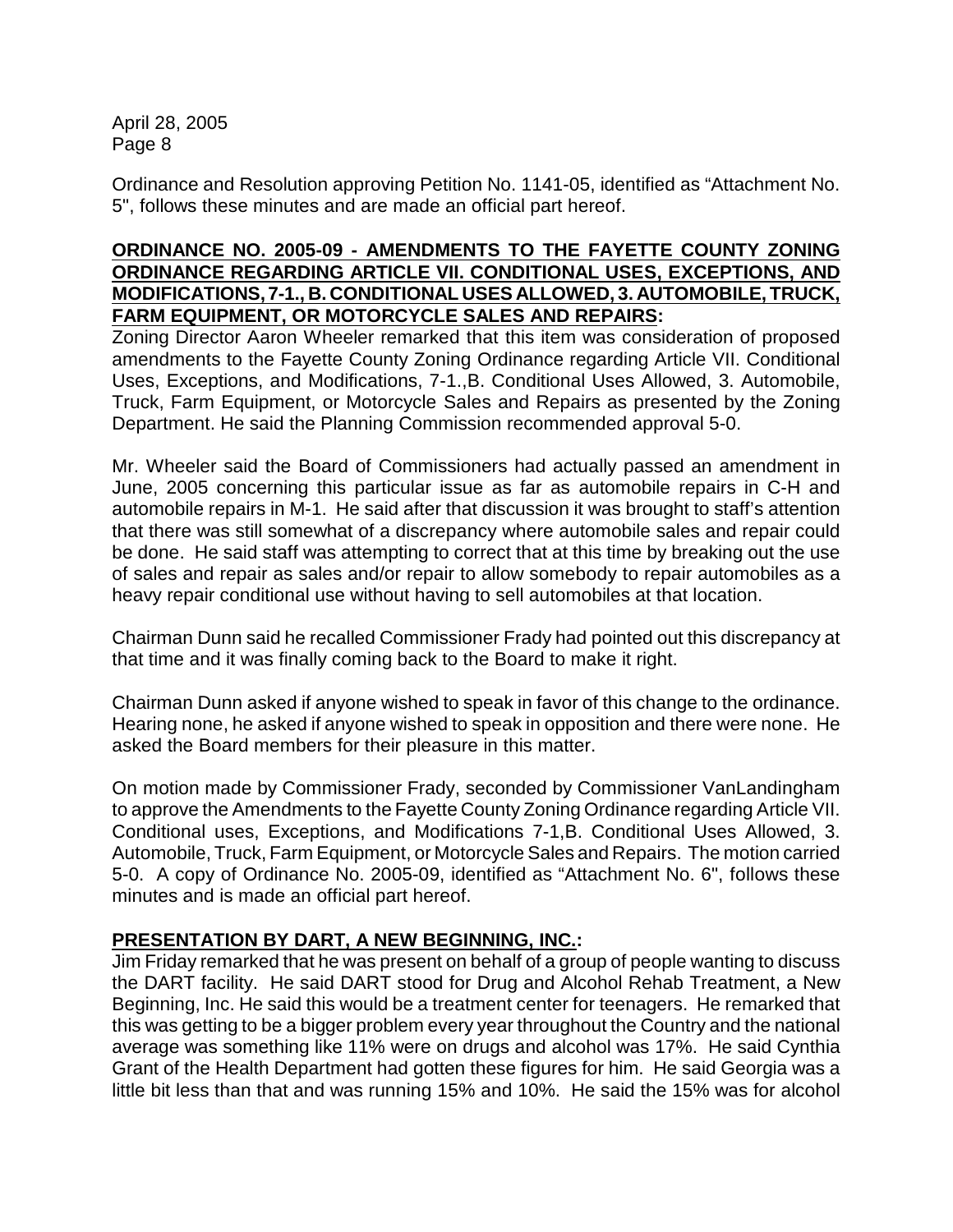and he commented that alcohol was still the leading factor with kids. He said the county had some land off located close to the landfill and the Spring Hill Elementary School. He said this was the land that they were interested in using for this facility. He said the facility would be a 5,700 square foot facility and would house up to 16 people. He said they were going to designate this a boys' treatment center. He noted that there were some girls' treatment centers fairly close by but there was nothing here for boys. He said they wanted to make sure that there was a bed for any child if he really needed it and really wanted it. He said they did not want to turn anyone away because of money. He said treatment centers have gone out of sight because of insurance companies and so forth. He said they hoped that this facility would be like the youth homes and it would be open to anybody that needed it.

Mr. Friday further remarked that Square Foot Ministries, Inc. had offered to help in this endeavor. He said Doug Higgins represented this organization and was also on the DART Board. He said they could cut the cost down 25% to 30%. He said with the county's help on the land they believe they could get the cost of this project down to where construction could begin. He said the facility would still cost approximately \$490,000 to construct. He said the might be able to lower the cost some but not a whole lot. He said it would cost approximately \$1.5 million per year to keep 12 to 16 boys at the facility. He remarked that Judge Schell of Juvenile Court felt the majority of these boys would come from his court. He said if there were any beds left over then these would be taken on request from families. He said the programs would center around a twelve step program similar to alcoholics anonymous and narcotics anonymous. He said they would be looking at treatment both of these. He said personally he did not see a lot of difference in alcohol and drugs. He said both of these ruin people's lives and kills them. He said alcohol still leads in this Country as far as the drug of choice and was the cause of more teenage deaths in this Country than anything else. He said he would be glad to answer any questions that the Board might have.

Commissioner VanLandingham said he did not have any questions but did have some comments. He said he had spoken with some of the members on the DART Board. He said they had asked the county about some land and an inventory had been done. He said this was the most suitable and usable piece of property that the county owned. He said he wanted to clarify the use of the property. He said it would be a lease agreement between the county and the DART program. He remarked that the county would still maintain possession of the property should it ever revert back to nothing then the county would own what was on the property as well. He said the figures he had indicated that the national average was 21% of all teenagers were users of alcohol. He said the need was very definite and he felt this program would be a great benefit and a service to the community. He said a lot of people feel that the affluence of Fayette County would insulate it from conditions such as this but on the contrary it was the exact opposite. He said it was proven that the affluent societies or the middle class people have more problems with drugs and alcohol than any other groups. He said there was a problem and there was a need and he felt this would be a way that could benefit the community and still preserve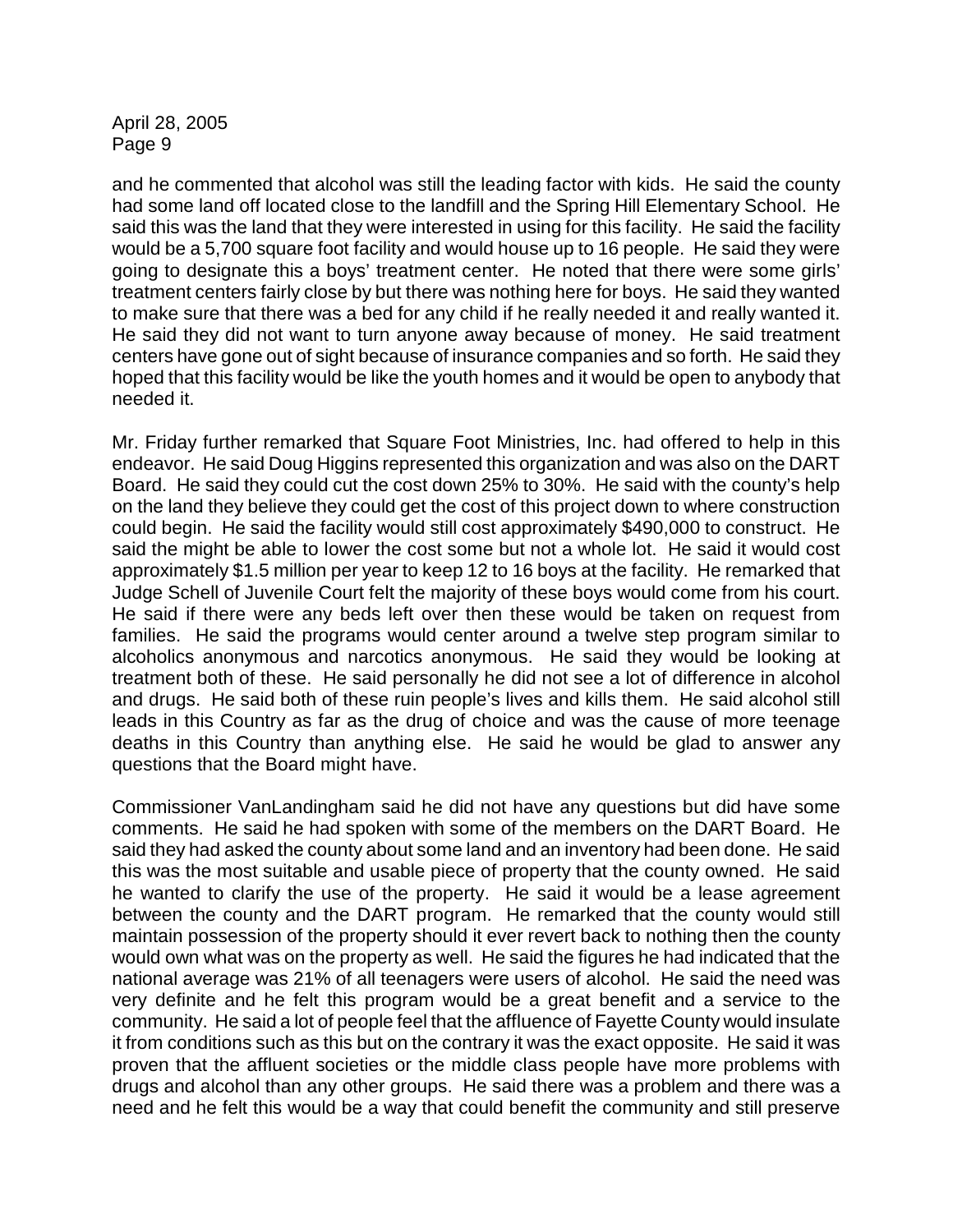the integrity of the government. He said he would support the use of this property for DART.

Mr. Friday remarked that the figures he had previously quoted were two years old. He remarked that in 2002 there were 90 arrests in Fayette County, in 2003 there were 130 arrests and in 2004 there were 98 arrests but that was only up to the first of October. He said he also felt that Fayette County would have less problems but on the contrary–drug dealers were not stupid and they go where the money is. He said Fayette County had more than its share of problems.

Commissioner Wells remarked that this property might look like the ideal place on paper but it was not. She said this property was part of the landfill that the county purchased this property because there was seepage. She said the Board would not want anybody to be on that property as far as residing on there and this would be a very injurious place to build such a facility. She said even if philosophically the Board decided that this was an action that the Board should get involved in it would be negligent on the Board's part to allow someone to build something of that nature on this property. She said the property might look pretty on top, but it was not.

Commissioner VanLandingham asked if this was landfill property.

Commissioner Wells said there had been some leakage in that area.

Chairman Dunn remarked that there was seepage on that land and this was the reason the county had purchased it. He said it was a five acre piece of property and a road that divides it. He said on one side of the road there was a hot measurement there. He said the county had measuring devices out there and the county was mitigating the leakage of methane gas from the old dump. He said the county had to take measures and submit its mitigation plan to the State of Georgia. He said this would dissipate over time but over time would be quite some time. He said it was in just one section of the five acre piece of land that there was the hot reading. He said the county had purchased the property as a buffer. He said methane moves through the ground and comes up in different places over time. He remarked that the county purchased not only that five acres but purchased more acres down the road from this. He said he felt the exact same way as Commissioner Wells and stated that he would not want anybody on that property.

Commissioner Frady asked if the property was being tested now.

Chairman Dunn replied yes, the property was still being tested.

Attorney McNally interjected that the property had monitoring wells on the southern portion of this piece of property. He said there was a hot reading on the southern portion of the property.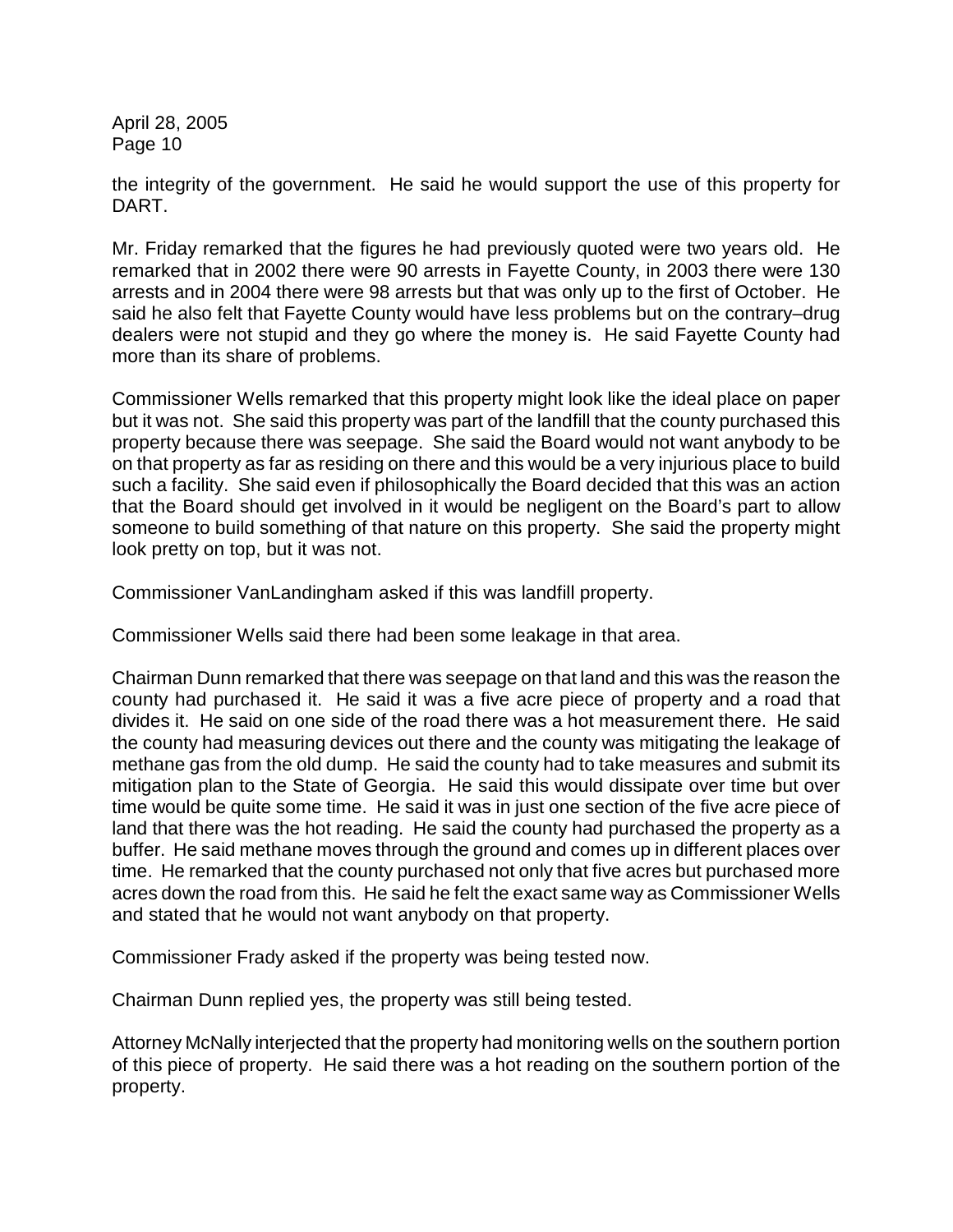Chairman Dunn remarked that there could be a hot reading on one portion of the property and next week there might be one on another area of it. He said this was the reason the county had purchased the entire piece and this was done in 2001. He said the county also purchased property down the street and also in a subdivision so that the public could be protected.

Commissioner Wells said initially the Board did not think there was seepage in certain directions because it was contrary to what the geologist thought. She said the Board had proceeded with some test holes and unfortunately it was doing things that were not anticipated. She said anything in that area was really problematic because no one would know what it might do.

Mr. Friday remarked that there were some other pieces of land around the county that might work. He said DART really needed the county's help. He said if this project was going to work then they needed the county to be involved.

Commissioner Frady asked Mr. Friday who he had been working with in the county.

Mr. Friday replied that they had been talking with Commissioner VanLandingham primarily.

Commissioner Frady said the only other thing that he knew to do would be to check and see if there was any other property available in the county.

Mr. Friday remarked that there was also property located behind the Fire Department on S.R. 54 and it would be even more suitable than what they were looking at.

Commissioner Pfeifer said he would like to make some comments about this particular situation. He said first of all he did recognize that the County did have a tremendous need here in the county. He reminded everyone about the two teenagers who had pleaded guilty to murdering one of the girl's grandparents. He said this could be attributable to drugs. He said he would like to thank all of the people tonight who were involved in the proposed DART facility and trying to doing something about this problem. He said he was looking forward to a discussion and a debate because the county did not typically aid nonprofit organizations about why this might be an exception or not until he saw the location. He said he would never vote to put a facility like this next door to an elementary school.

Mr. Friday interjected that if a facility like this did go in next to an elementary school it might help those kids never have an alcohol or drug problem. He said the kids in this facility would not be there during the day but would be at the alternative high school.

Commissioner Frady suggested Mr. Friday working with Commissioner VanLandingham and see if there was other property that might interest the Board and go from there.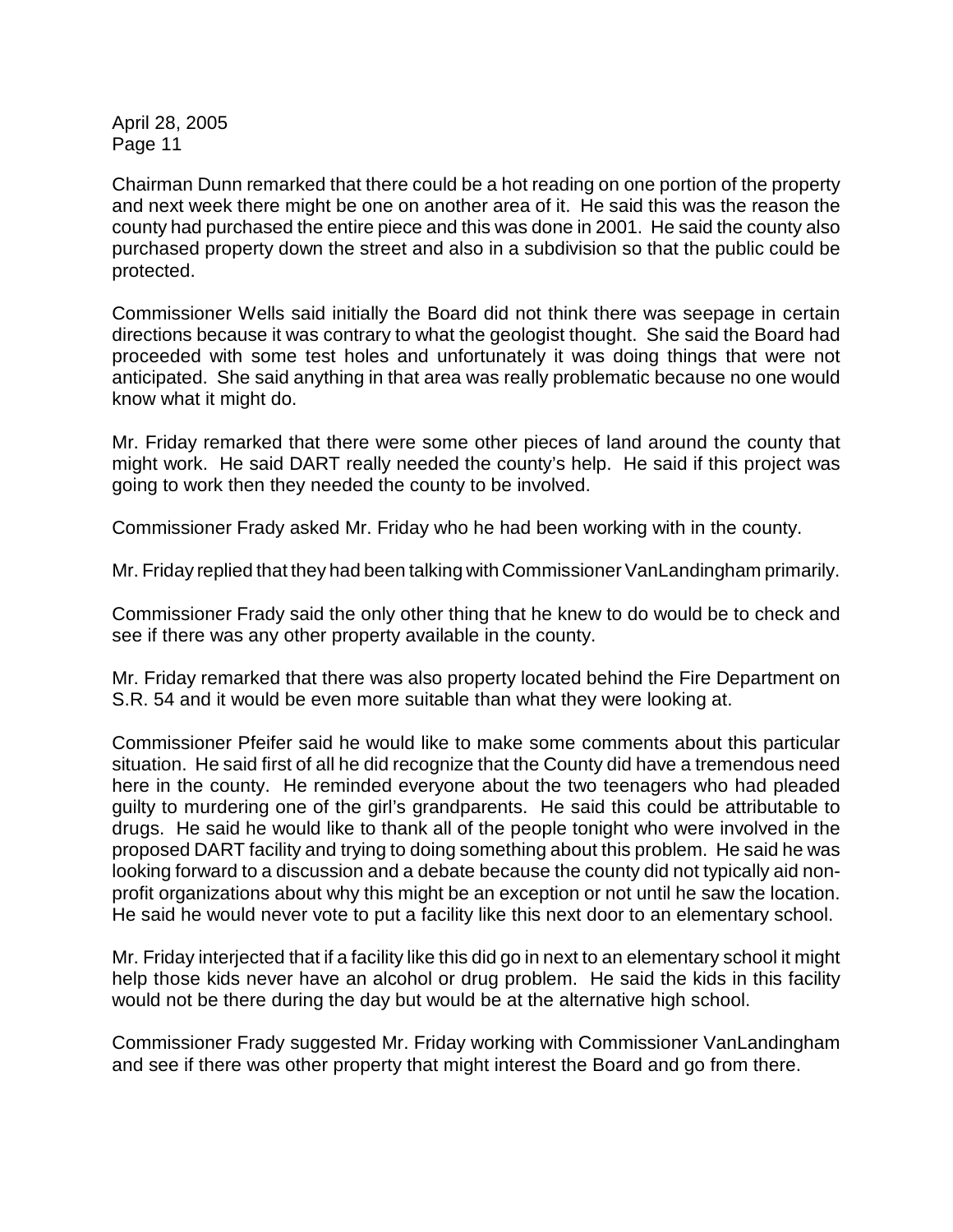Chairman Dunn said he was aware of some properties that the county owns but he did not know of any that would be appropriate for this. He said the county had purchased this particular property to protect the public and not to use it. He said this Board was certainly familiar with Mr. Friday and the Friday Home and how it had helped so many young people. He said the Board certainly understands the need for this facility. He said the question remains where would the county fit with all of the non-profits who have great programs and the role of the County Commission in that. He questioned if the county should take the taxpayers' money and support this non-profit as opposed to other non-profits. He said the Board gets many, many requests from other non-profits. He said he had spoken to a School Board member about this and the location of it and they had said that they did not want this facility located near a school particularly an elementary school. He said even if Mr. Friday found another piece of property that might be appropriate, the Board would have to take a hard look at that. He said the question was the proper role of government with non-profits and how far the county can go. He said the county could not help all of these non-profits even if it wanted to. He said this property belonged to the taxpayers.

Commissioner Frady remarked that this county could make agreements and contracts with other entities but he did not know if there was a place to consider that.

Mr. Friday remarked that this was an epidemic and the county and DART were in this together. He said the county was going to see more of what Commissioner Pfeifer remarked on previously. He said there had been juvenile suicides in this county. He said DART was in a hurry but it needed to be.

Chairman Dunn remarked that the senior center was a different issue. He said the Board had a required government function to perform and requirement to perform that service.

A representative of DART remarked that ultimately they would want this to be a relief as far as the tax burden goes on the county. He said this would be privately funded and they planned on raising every bit of the money privately to run it, fund it, build it and operate it. He said if something like this did not happen, then ultimately it would be a burden on the taxpayers of Fayette County.

Commissioner Frady felt it would be great to have something like this and he did not feel like DART had asked for any taxpayers' money so far. He said if the county had an available piece of land that it could lease them, it would be a benefit because the property was just sitting there now and not collecting taxes.

Mr. Friday said he did not know how much it would cost to keep a kid in jail but in this facility it would cost approximately \$50,000 a year to keep a kid in there for about one year. He felt it would be cheaper than putting the kid in prison later. He said they could get money from the State for about half of this project and they were still looking at the other half. He said if they can cut these costs down, then this would bring the whole operation down a good amount. He said he was begging the Board for the kids' sake.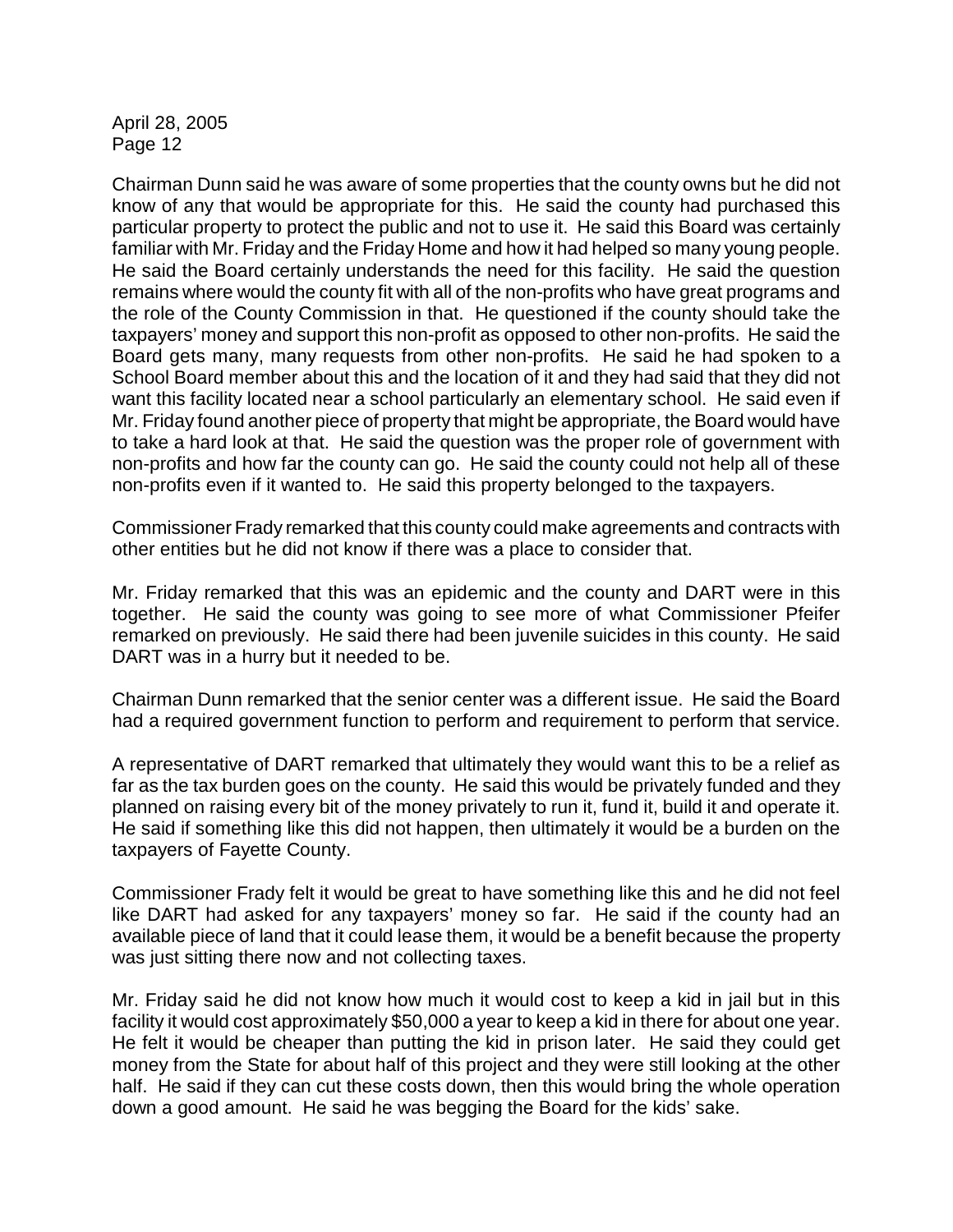Mr. Friday asked Commissioner VanLandingham what he thought about the property behind the fire station.

Commissioner VanLandingham said he was not familiar with the property and he would have to look at it. He said he would have to check this out with the Fire Department to see if there was a proposed use for it.

Commissioner Frady asked exactly where this was on S.R. 54.

Mr. Friday replied that it was off Flat Creek Road. He said the county owned approximately five or six acres back in there and it would be a beautiful location.

Commissioner VanLandingham said he would be glad to check out what was there and what the Fire Chief had planned for that property. He said he did not realize the county owned that land.

Commissioner Frady said approximately five years ago the Board had discussed building the animal Shelter there and that was not feasible.

Commissioner VanLandingham said the Board would check out this location and get back to Mr. Friday.

**CONSENT AGENDA:** On motion made by Commissioner Wells, seconded by Commissioner VanLandingham to approve the consent agenda as presented. The motion carried 5-0.

**FINANCE DEPARTMENT:** Approval of request from Director of Business Services Mark Pullium to authorize the Chairman to execute documents to complete lease schedules with the Georgia Municipal Association (GMA) as required for processing draw requests 203-6 and 203-7 related to equipment purchased by the County. A copy of the documents, identified as "Attachment No. 7", follow these minutes and are made an official part hereof.

**COOPERATIVE EXTENSION SERVICE:** Approval of request from the Cooperative Extension Service to give the county ownership of four new computers that are the matching funds computers that the County and U.G.A. purchased 25/75 split. A copy of the Memorandum of Understanding, identified as "Attachment No. 8", follows these minutes and is made an official part hereof.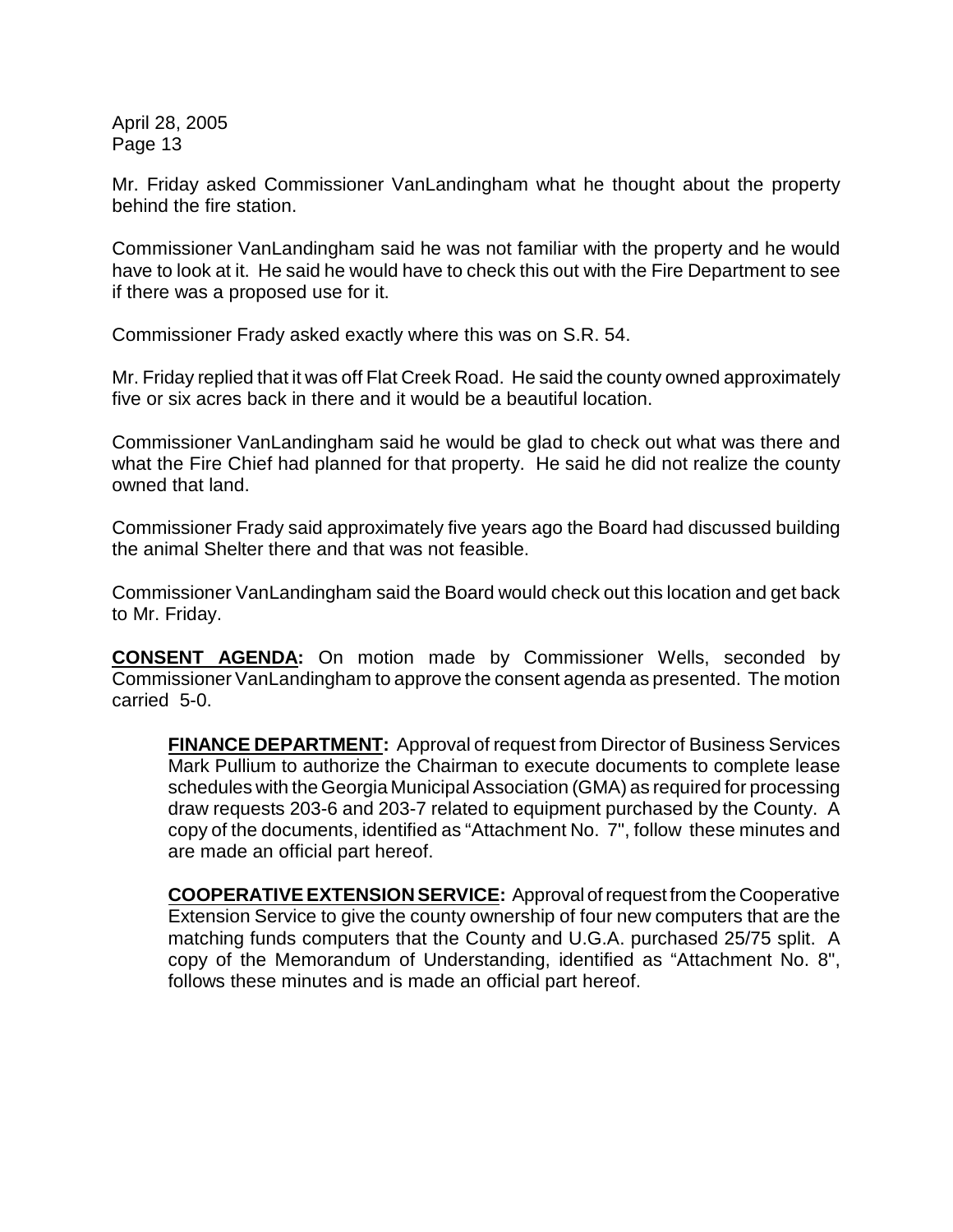> **EMERGENCY SERVICES:** Approval of recommendation from Chief Jack Krakeel of Emergency Services' to increase project #P6012 in the amount of \$500 (Severe Weather Warning System) and donation revenue for donation received from Georgia Power Company to be used for siren installation. A copy of the request, identified as "Attachment No. 9", follows these minutes and is made an official part hereof.

> **SHERIFF'S DEPARTMENT:** Approval of recommendation from the Sheriff's Department to increase overtime expenditure \$2,806.77 and miscellaneous revenue for check received from the U.S. Department of Justice for overtime incurred in a joint investigation, net impact zero. A copy of the request, identified as "Attachment No. 10", follows these minutes and is made an official part hereof.

> **ANIMAL CONTROL:** Approval of request from the Director of Animal Control Miguel Abi-Hassan for budget adjustment increasing animal Shelter's Building Maintenance Expenditure Account and Revenue Account for a \$5,000 donation from Fayette County Humane Society to purchase a Solartube. A copy of the request, identified as "Attachment No. 11", follows these minutes and is made an official part hereof.

> **ANIMAL CONTROL AGREEMENT WITH FAYETTEVILLE:** Approval of Agreement with the City of Fayetteville for the County to provide Animal Control services for the City (new Agreement will replace existing one).A copy of the Agreement, identified as "Attachment No. 12", follows these minutes and is made an official part hereof.

> **MINUTES:** Approval of minutes for Board of Commissioners meetings held on March 24, 2005 and April 6, 2005.

## **PUBLIC COMMENT:**

Members of the public are allowed up to five minutes each to address the Board on issues of concern other than those items which are on this evening's agenda.

**Denise Mask:** Denise Mask, 442 Kelly Road, Brooks commented on the amended noise ordinance. She said she was one of the landowners whose boys ride their bikes in the backyard. She said they also had neighbors who come over and ride with them and they enjoy it. She said they have eleven acres and she would never have dreamed that her boys would be not be allowed to ride their four wheelers or their motorcycles. She said they had bought a meter to measure the sound level and now her boys could not ride their bikes. She said the only neighbor that she was aware of that had complained wanted to purchase three acres of her property. She said she was not interested in selling her property and she told the neighbor that her boys would be getting motorcycles to ride. She said the neighbor's son was 15 years old and he rode her property three years before her sons got motorcycles. She said her neighbor had gotten mad at her after seeing the track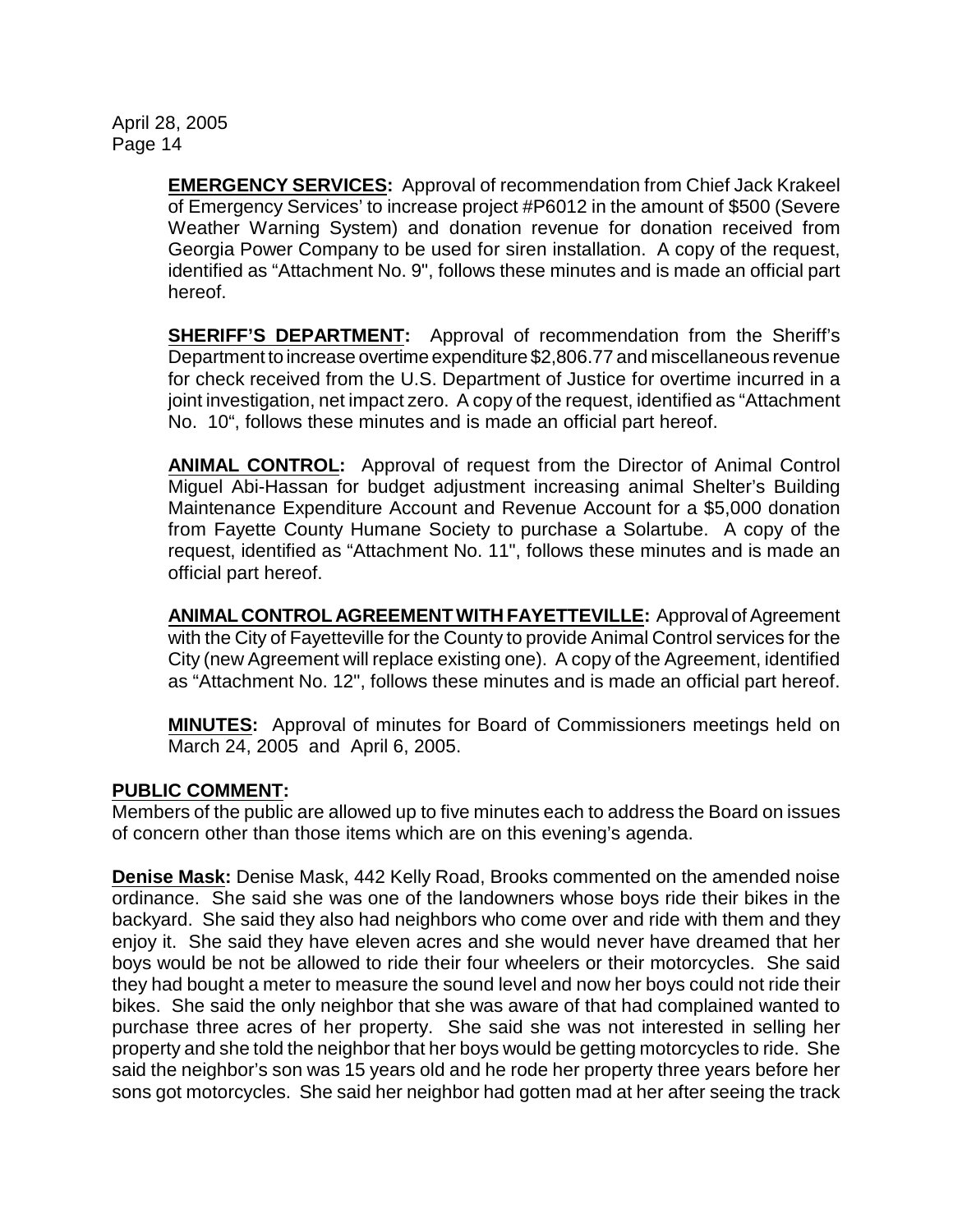in the backyard and realized that she would not be selling the property to her for her horses. She said after that the neighbor had complained about her boys riding their motorcycles. She said the name of her neighbor was Margaret Sisson and this was in the newspaper. She said her sons had a right to ride their motorcycles in their backyard. She said her family had been in Fayette County for six generations. She said her husband's family had lived here for eight generations and they had never had a problem with riding motorcycles or four wheelers. She said she rode them when she was growing up and she was having a hard time understanding this. She said she realized that there was a noise problem sometimes. She said she told her neighbor if there was a problem with the noise just to let them know and they would work with them on that. She said because she was not willing to sell Ms. Sisson the land, then Ms. Sisson was not willing to work with her. She felt someone needed to reconsider this and be fair to the kids. She said these kids were not out doing drugs or out drinking. She said when they built their track they had also built it with Ms. Sisson's son in mind because he had been riding with her boys.

**Greg Mask:** Greg Mask, 442 Kelly Road, Brooks commented on the amended noise ordinance. He said the previous speaker was his wife. He said their kids ride their bikes in their backyard where they can see them. He said they had been married for ten years and in this time they have had the track for one year. He said for the nine years before that they watched kids ride up and down the dirt road without helmets, unsupervised and going any speed that they desired. He said they had built this track trying to help the kids get off the dirt road and make it a little safer. He said they did not allow anyone to ride on their track that did not have a helmet. He said they even keep spare helmets in their barn so if they did not have one they offer them one. He said they did not want the kids to have to load up and go down the road. He said he had nephews who were five and six years old who ride. He said if it were not for his track, the teenagers would have to load up their bikes and travel to South Georgia to ride. He said the teens would be inexperienced drivers traveling 40 or 50 miles just to be able to ride the dirt bikes and four wheelers. He said he would rather see these young people in the backyard being safe, supervised and having a good time. He said they were not asking for any county help but trying to do their part to keep their own kids at home. He said since the noise ordinance, they had purchased a decibel meter to check the sound from the bikes to see which would be legal. He said he just felt like there was no consideration as far as silencers. He said this would cut down on the speed of the bikes but the noise would be lower. He said he was not talking about adults drinking and making a lot of noise all hours of the night. He said they had met all of the curfews and even tried to get along with the neighbor. He said they were even allowing the neighbors to utilize this property and they had not complained about it one bit. He said even after his neighbor started complaining, she was still dumping horse manure on his property and they did not say one word. He said the neighbor has complained just because they would not sell her the property. He said Ms. Sisson had started complaining the day after the track was finished and had not even given it a chance to see what it was going to be like. He said the very day the track was completed, Ms. Sisson banned her son from the property.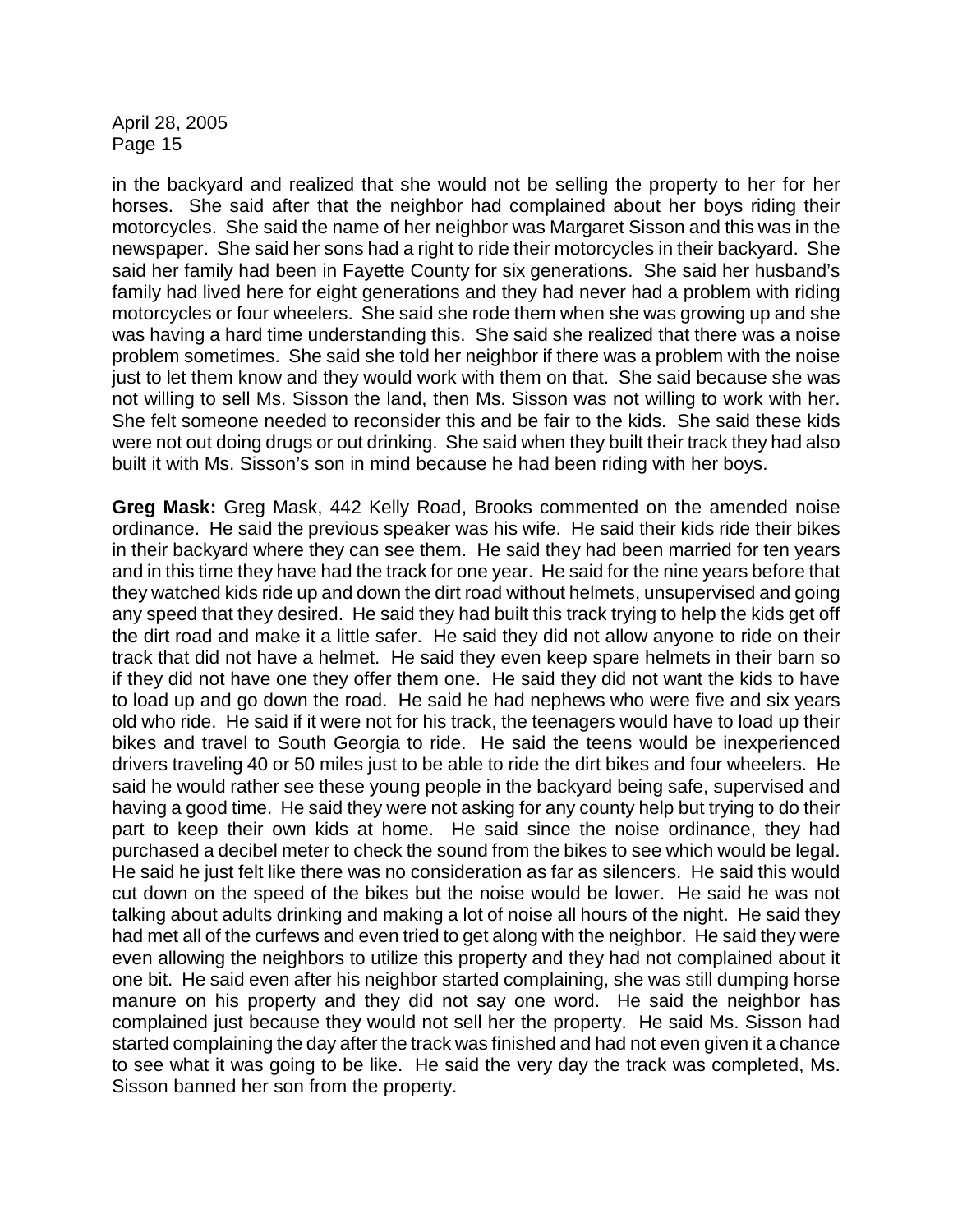Mr. Mask asked the Board for some clarifications on the new ordinance. He commented that in one article it mentioned that in residential areas the legal decibel limit was 55. He said in the article it did not specify motorcycles. He said on the next page where it specifies motorcycles it said 78 decibels. He asked the Board if he would go by 55 or 78 decibels. He said this had come out in the newspaper there had been two more complaints and the Marshal had come out to talk with them. He said before the new ordinance they had at least six visits from various Marshals and Deputies telling them they were not doing anything wrong. He said then all of a sudden they were doing something wrong. He said they were the ones who told him to come tonight and get the Board to clarify some of the articles in the ordinance.

Chairman Dunn said this was not the proper place to debate the ordinance. He suggested Mr. Mask contact the County Attorney's Office or the Marshal's Office and they would be glad to clarify the ordinance.

Commissioner Wells said County Attorney Bill McNally or County Administrator Chris Venice would be glad to clarify the ordinance. She said Mr. Mask could contact them at the County offices and they would be glad to answer any questions.

Chairman Dunn said he wanted to make one thing clear. He said the Board had not put a new ordinance in because Mr. Mask's neighbor had complained about this situation. He said the neighbor was merely one person who talked to the Board. He said the Board had received many, many complaints. He said there were three or four locations in the County where people were being much worse than this situation as far as the number of riders and the time frames but the noise level was the same. He said the Board had taken this action for the entire county and not just because Ms. Sisson complained about Mr. Mask.

Mr. Mask said it was his understanding that this was based on the amount of complaints at the Marshal's Office.

Chairman Dunn remarked that the Marshal's Office had received tons of complaints. He said the Board had taken that under consideration. He said there were some people in the county who were having dirt bikes and so forth going around the clock and disturbing people's sleep. He said these bikes were running day and night. He commented that if the silencers bring the noise below the decibel level, then the bikes would not be in violation.

Commissioner VanLandingham said he wanted to ask Mr. Mask a question regarding his speaking with the Marshals' Office. He asked who the Marshals had referred Mr. Mask to in order to clarify this.

Mr. Mask replied that the Marshals' Office told him to attend this Commissioners' meeting tonight to get clarification on the ordinances.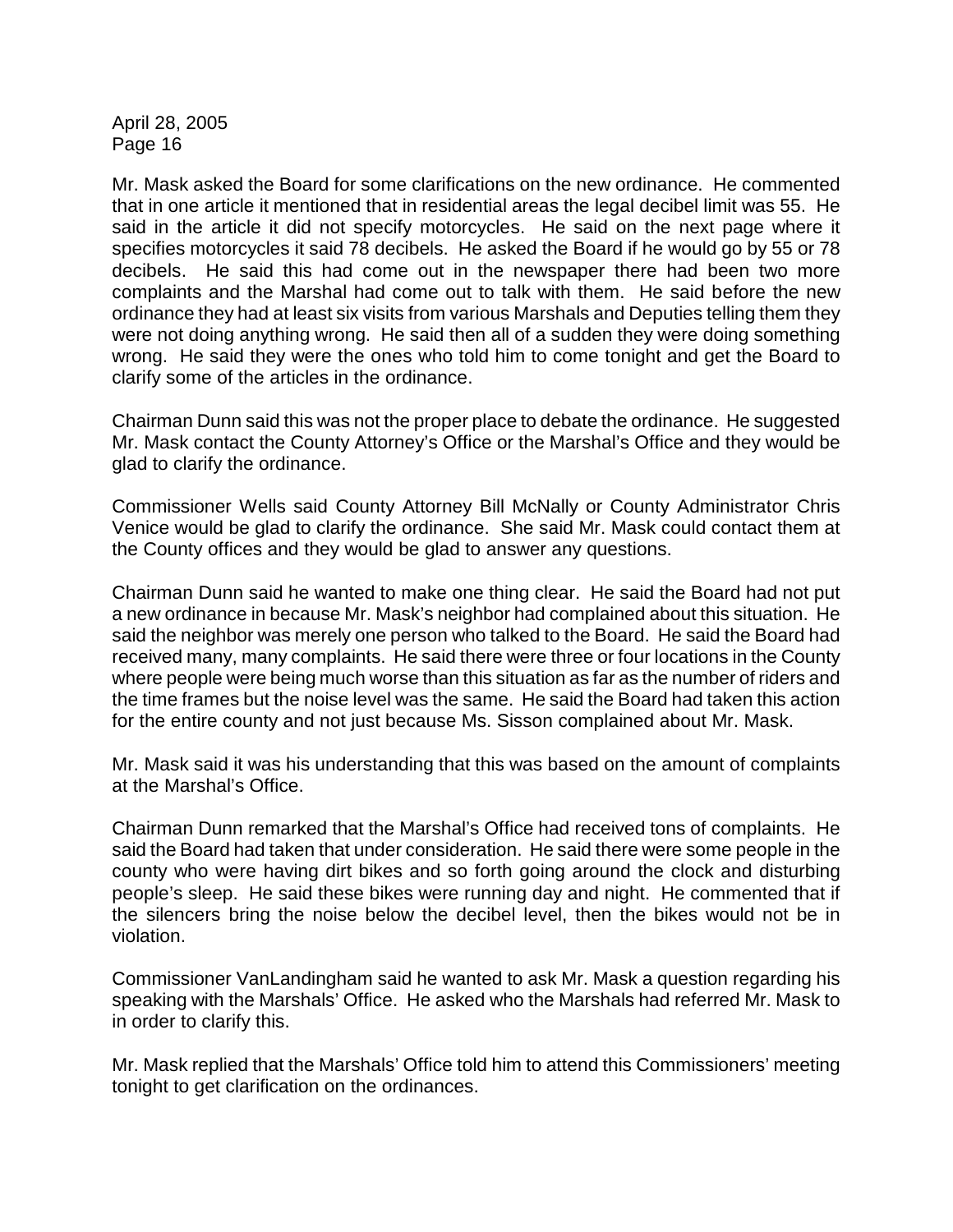Chairman Dunn remarked that since the Marshals' Office enforces this ordinance, then they should know everything about this ordinance.

**Will Mask:** Will Mask, 442 Kelly Road, Brooks said he was Denise and Greg Mask's older son. He said he had seen Ms. Sisson's son riding out back before he ever dreamed of getting a dirt bike. He said the bike cost over \$5,000 and he makes a payment every month and still owes approximately \$3,000 on the bike. He said one day he was riding his dirt bike alone and Mr. Sisson had come over making threats to him. He said he had filed a police report on Mr. Sisson's harassing threats. He said he would much rather have his friends over to his house to ride than have to drive out of the county. He said his family had even purchased a permit for the one acre ground disturbance. He said the track only takes up one acre out of the three acres that they live on. He said the permit was for riding trails but now he cannot ride anything.

Chairman Dunn said Mr. Mask could provide a copy of the permit to the Board.

**Andrew Matusek:** Andrew Matusek, Ebenezer Road commented on the amended noise ordinance. He said he rides his bike at his home and his parents are there to watch. He said no one rides on their track without a helmet. He said no one had ever complained to the police about their track. He said it would hurt a lot of people if this ordinance passed. He said they were zoned A-R and this was one of the reasons they had moved to Davis Road which was a dirt road. He said they put a track in and they had trails. He said if this ordinance passed, they would have to possibly leave the county. He felt this would hurt more people than it would help.

Chairman Dunn interjected that this ordinance had already passed. He said if no one complained about this then the noise level might not be high enough to be in violation. He said if someone complained about this track then they would have to go out and measure the noise. He said if the noise was not at a certain level, then Mr. Matusek would not be cited. He said the noise level must be measured from the other person's property and not the track area.

Commissioner VanLandingham suggested Mr. Matusek speak with the Marshals' Office and have them come out and measure the noise to see if he was in violation.

**Roxanne Blessitt**: Roxanne Blessitt, 240 Marron Road, Fayetteville commented on the amended noise ordinance. She said she had raised four children. She said before there were a lot of neighbors moving in it was fine for her children to ride on her six acres. She said she knew where her children were at all times. She felt the decibel level was a little bit too low and she felt it needed to depend more on how much property there was. She felt eleven acres would be substantial enough property to have a track. She said the Board needed to look at this closer.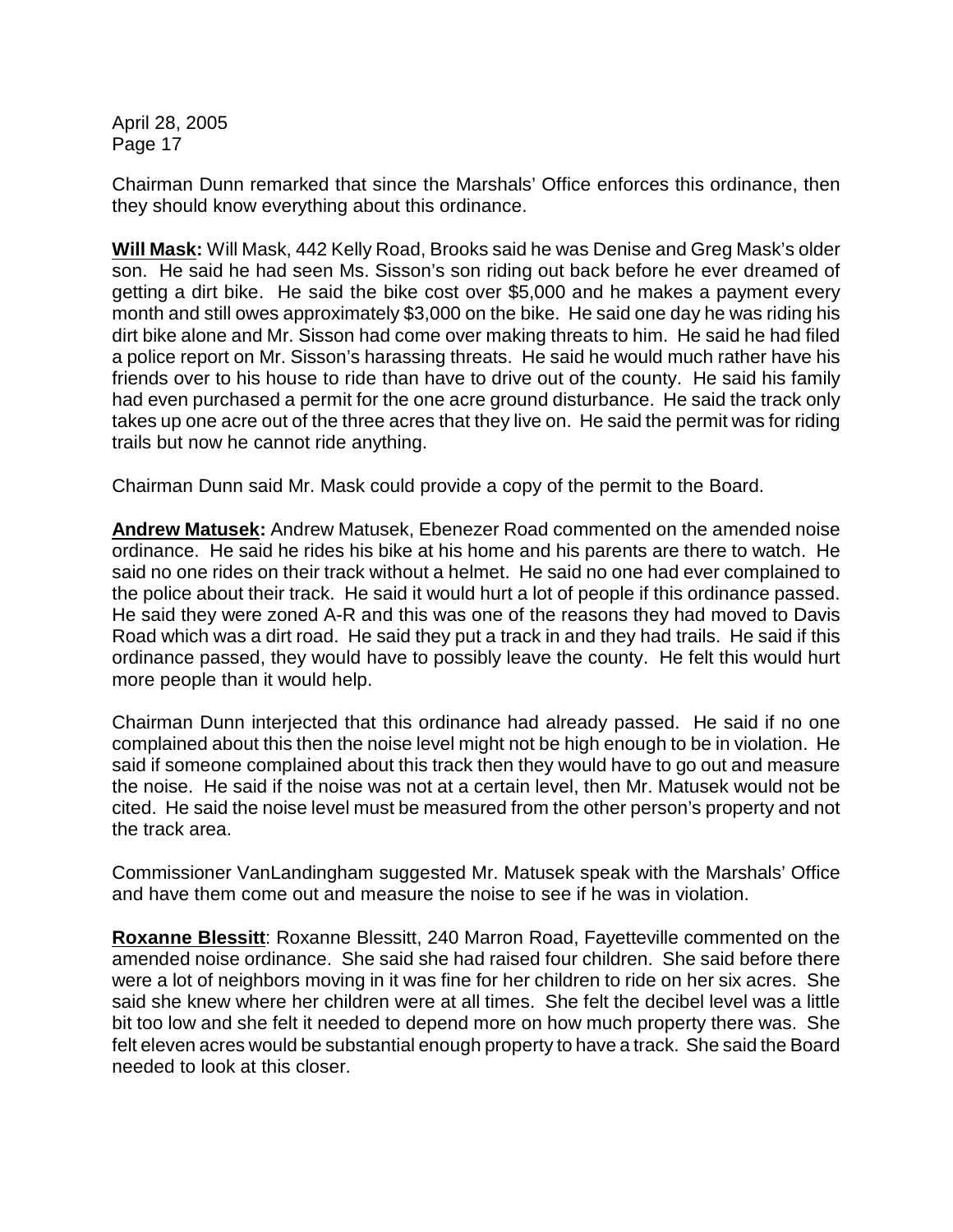**Stephanie Higgin:** Stephanie Higgin, Old Norton Road, Fayetteville commented on her neighbors removal of trees. She said the trees happened to be on her side of the property line. She said the tree removal company did not ask her about the property line and proceeded in removing the trees. She said there was also a gentleman who lived further to the back of her property who was getting rid of tons of trees by himself. She said one of her neighbors built a shed and was unaware of the property line. She said the shed was right in the middle of the property line. She said there was a new owner on that property now and they were not going to do anything with the shed.

Commissioner Wells suggested Ms. Higgin contact the Marshals' Office and they would check on this situation.

Ms. Higgin also expressed concern about an abandoned piece of property near her home. She said this property had been abandoned for quite some time. She said there was always somebody hanging around there and the windows were broken out.

Chairman Dunn remarked that the Marshals' Office would also check out this situation.

**Toby Blanton:** Toby Blanton, 384 Kelly Road, Brooks commented on a motor cross track. He said he had a motor cross track on his property and over the last three or four years of living there he had spent close to \$50,000 on this track. He said in the last couple of months the track had been leveled because of this ordinance. He said everything that the Masks had said was true about their neighbors. He stated the problem with the Masks' neighbors was not the track but other issues just coming to a head. He felt instead of just completely abolishing people from riding on their property in the county would be to come up with a plan that would still allow people to ride their bikes only on certain days of the week and during certain hours. He pointed out that Mr. Lynn Lovelace who lives just off Ebenezer Church Road spent approximately \$100,000 on this track alone and it was just sitting there unable for his four kids to ride on it. He said a lot of information that had been stated about the Mask track, Mr. Lovelace's track as well as his track might be incorrect information. He said maybe on one occasion at the Mask track was there too many people at one given time. He said that was really what set the systems off. He said generally speaking at any of these given tracks there was no more than two or three people riding at one time and they only ride for an hour or two. He said this was not an every day sun up to sun down event. He said it would be really good especially for the kids if the county could come up with a plan that would still allow them to ride and to make their neighbors happy.

Commissioner Frady asked Toby Blanton if he was a pilot and Mr. Blanton replied yes. Commissioner Frady remarked that Toby was a pilot for Ted Turner.

Commissioner Wells said she wanted to remark on the comments that were made tonight. She said this was not designed as an anti-motorcycle ordinance. She said no one was saying that people could not ride motorcycles. She said people can ride their motorcycles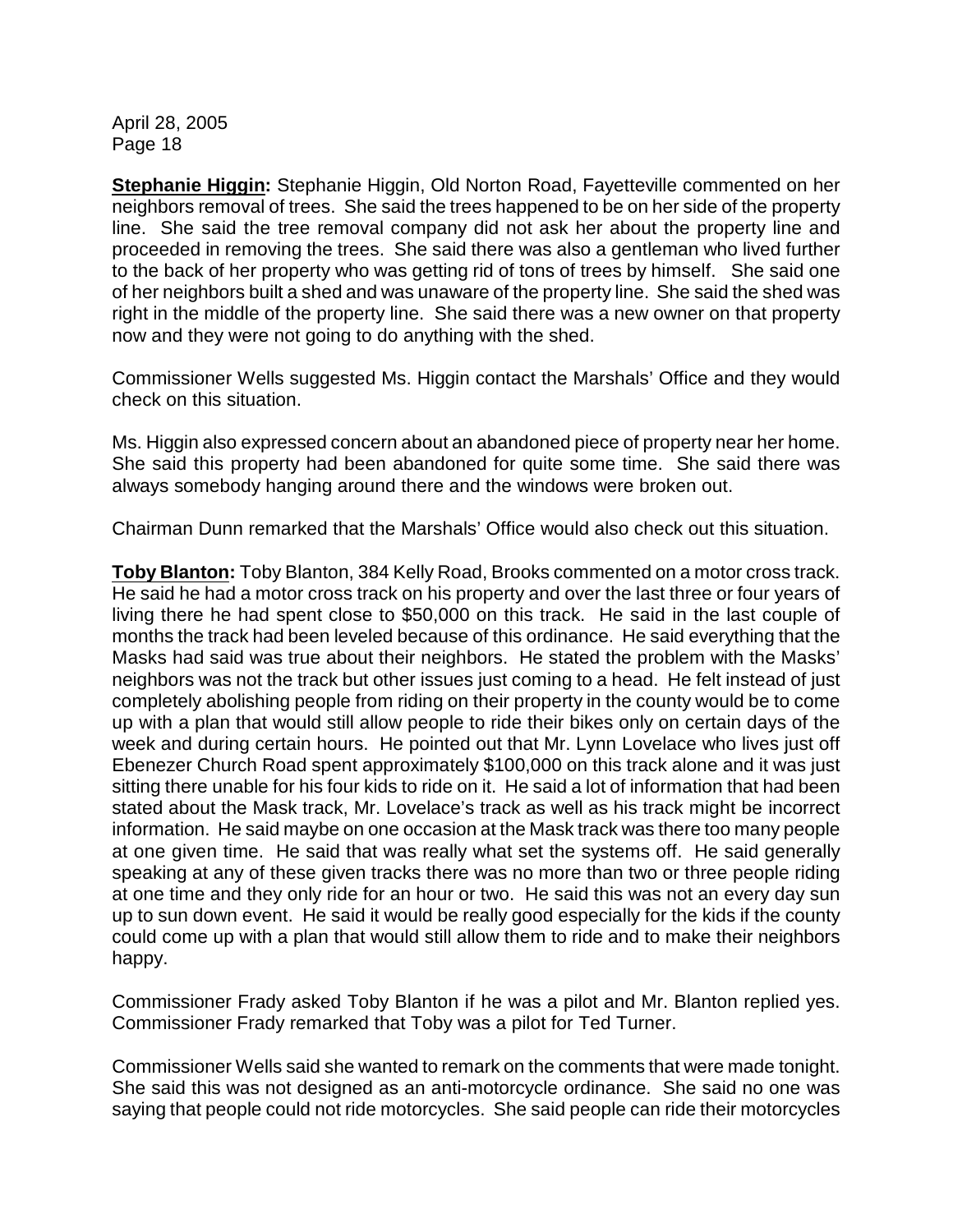and dirt bikes. She said the Board was just concerned about the number of people doing this in one area at one time and the decibels getting too high. She said the noise would have to be measured from the complainant's property on their side of the property line. She said the noise level could not be measured right next to the bike. She said this would regulate noise county-wide and would involve every type of noise. She remarked that this was not a motorcycle ordinance. She said if there were ways to diminish the noise then she would encourage people to do so. She said if anyone had a question about this then they could speak with the Marshals' Office. She said the Board would make sure that the next time the Marshals' Office was contacted that they had a full understanding of what the ordinance says and how it should be applied. She said if there were any questions that the Marshals could not answer, then people could contact the County Administrator or the County Attorney.

Commissioner Pfeifer remarked that this ordinance would not forbid anyone from doing anything. He said in this case of motorcycles if the muffler noise could be reduced by distance or neighbors who did not care, then there would not be a problem. He said there had been problems throughout the county of people who wanted to do what they wanted to do on their own property and they destroy all of their neighbors from enjoying their property.

Commissioner Frady said he would like to see certain times of the day and certain days of the week when people could ride these bikes.

Chairman Dunn said he understood some of the comments tonight about these tracks and he certainly understood the parents who wanted to keep their kids near them. He said he had gone to a piece of property near his home. He said there were ten or eleven people riding dirt bikes and four wheelers and there was an outrageous amount of noise that was coming from the property. He pointed out that the property owner was not even there when this was going on. He said the property owner had not even finished building the house yet. He said people were just driving down the road, onto the property and then driving out. He said everybody was not as good about this as some of the people the Board heard about tonight. He said the only thing the Board could do would be to try and protect people's hearing and protect their lifestyle. He said unfortunately some people abuse this.

## **STAFF REPORTS:**

**ANIMAL CONTROL AGREEMENT WITH THE TOWN OF WOOLSEY:** Attorney McNally asked for the Board's consideration in authorizing the Chairman to execute the Animal Control Agreement with the Town of Woolsey.

On motion made by Commissioner Wells, seconded by Commissioner Frady to authorize the Chairman to execute the Animal Control Agreement with the Town of Woolsey. The motion carried 5-0. A copy of the Agreement, identified as "Attachment No. 13", follows these minutes and is made an official part hereof.